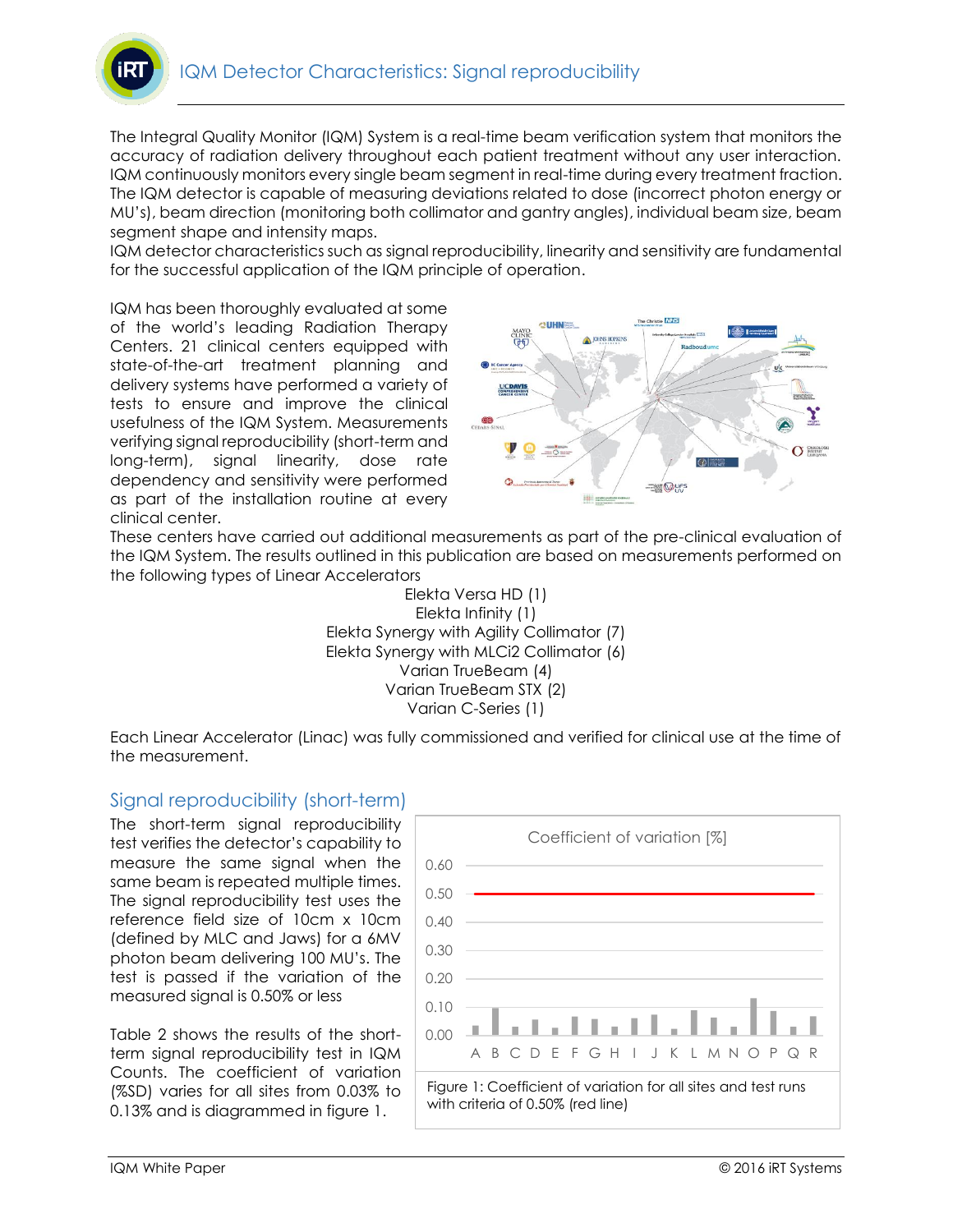

| T #                                                                                                                                                            |  |  |  |  |  |  |  |  |
|----------------------------------------------------------------------------------------------------------------------------------------------------------------|--|--|--|--|--|--|--|--|
| standard deviation (SD) in IQM Counts and coefficient of variation (%SD) in percent                                                                            |  |  |  |  |  |  |  |  |
| Table 2: IQM Signal in IQM Counts for all sites and all ten test runs of 10cm x 10cm field for a 6 MV photon beam delivering 100 MU's with mean in IQM Counts, |  |  |  |  |  |  |  |  |

|             |          | Test #    |                       |                                                                                 |                               |                               |           |                       |                       |                       |           |           |           |      |
|-------------|----------|-----------|-----------------------|---------------------------------------------------------------------------------|-------------------------------|-------------------------------|-----------|-----------------------|-----------------------|-----------------------|-----------|-----------|-----------|------|
| <b>Site</b> |          |           | $\mathbf{2}$          | 3                                                                               | 4                             | 5                             | 6         | 7                     | 8                     | 9                     | 10        | Mean      | <b>SD</b> | %SD  |
|             | A        |           | 242378.19             | 242141.11                                                                       | 242084.67                     | 242265.30                     | 242243.75 | 242194.48 242176.01   |                       | 242282.75             | 242171.90 | 242215.35 | 87.19     | 0.04 |
|             | В        | 223170.12 | 223237.67             | 223447.44                                                                       | 223498.40                     | 223557.65                     | 223609.80 | 223689.20             | 223679.72             | 223769.79             | 223845.64 | 223550.54 | 183.64    | 0.10 |
|             | C        | 294326.69 | 294145.83             | 294246.54                                                                       | 294123.23                     | 294156.11                     | 294256.82 | 294255.79             | 294272.23             | 294418.15             | 294353.41 | 294255.48 | 94.79     | 0.03 |
|             | D        | 265742.59 | 265588.79             |                                                                                 | 265569.95   265458.00         | 265464.28                     | 265271.76 |                       | 265352.32   265364.88 | 265312.57   265310.47 |           | 265443.56 | 115.47    | 0.06 |
|             | E.       | 298555.79 |                       | 298491.96 298574.03                                                             | 298581.12                     | 298649.00                     | 298685.47 | 298694.59   298727.01 |                       | 298708.78             | 298730.05 | 298639.78 | 83.24     | 0.03 |
| Elekta      | F        | 337673.59 | 337732.89             | 337812.31                                                                       |                               | 337851.49 337764.66           | 338001.87 | 338238.01             | 338178.71             | 338049.52 337513.69   |           | 337881.67 | 231.83    | 0.07 |
|             | G        | 242388.53 | 242257.72             | 242083.99                                                                       |                               | 242127.93 242156.55 241987.93 |           |                       | 242078.88 242046.18   | 241891.86 241984.86   |           | 242100.44 | 143.31    | 0.06 |
|             | н        | 226437.17 |                       | 226384.93   226427.95   226463.79   226501.69                                   |                               |                               | 226525.24 |                       | 226489.40   226604.10 | 226591.81   226581.57 |           | 226500.77 | 75.72     | 0.03 |
|             |          | 219065.00 | 219388.00             | 219328.00   219405.00   219430.00                                               |                               |                               | 219552.00 |                       | 219341.00 219395.00   | 219556.00 219358.00   |           | 219381.80 | 136.58    | 0.06 |
|             |          | 241483.88 | 241383.26 241383.26   |                                                                                 | 241641.85 241284.65 241151.83 |                               |           | 241210.19   241310.81 |                       | 241026.05 241486.90   |           | 241336.27 | 180.04    | 0.07 |
|             | K        | 243646.14 |                       | 243737.76   243641.88   243639.74   243646.14                                   |                               |                               | 243672.77 |                       | 243701.54 243543.86   | 243579.02 243559.84   |           | 243636.87 | 61.27     | 0.03 |
|             | L        | 304506.59 | 304970.12             |                                                                                 | 304744.08 304754.50           | 304764.92                     | 305439.91 |                       | 304793.04 305219.08   | 305100.33 304952.41   |           | 304924.50 | 271.84    | 0.09 |
|             | M        | 192372.96 | 192492.12             | 192526.02                                                                       | 192555.81                     | 192288.73                     | 192586.63 | 192571.22             | 192627.72             | 192722.23             | 192485.96 | 192522.94 | 118.77    | 0.06 |
|             | N        | 201579.00 | 201630.00             | 201620.00                                                                       | 201630.00                     | 201620.00                     | 201615.00 |                       | 201470.00   201570.00 | 201470.00             | 201520.00 | 201572.40 | 63.90     | 0.03 |
|             | $\Omega$ | 213563.26 | 213828.85   213617.61 |                                                                                 |                               | 214247.42   214101.48         | 214096.60 | 214091.45   214316.81 |                       | 214282.85 214321.95   |           | 214046.83 | 282.36    | 0.13 |
| Varian      | P        | 228014.67 | 228553.85   228371.77 |                                                                                 | 228325.23                     | 228352.54                     | 228335.35 | 227913.51             | 228244.30             | 228401.10 228504.29   |           | 228301.66 | 183.21    | 0.09 |
|             | Q        | 233453.76 | 233357.71             | 233278.37                                                                       | 233360.84                     | 233416.17                     | 233326.39 |                       | 233195.89 233339.96   | 233395.29             | 233275.23 | 233339.96 | 68.10     | 0.03 |
|             | R        |           |                       | 219693.90 219691.89 219686.89 219998.10 220024.11 220058.13 219828.98 220043.12 |                               |                               |           |                       |                       | 219950.06 219925.05   |           | 219890.02 | 144.12    | 0.07 |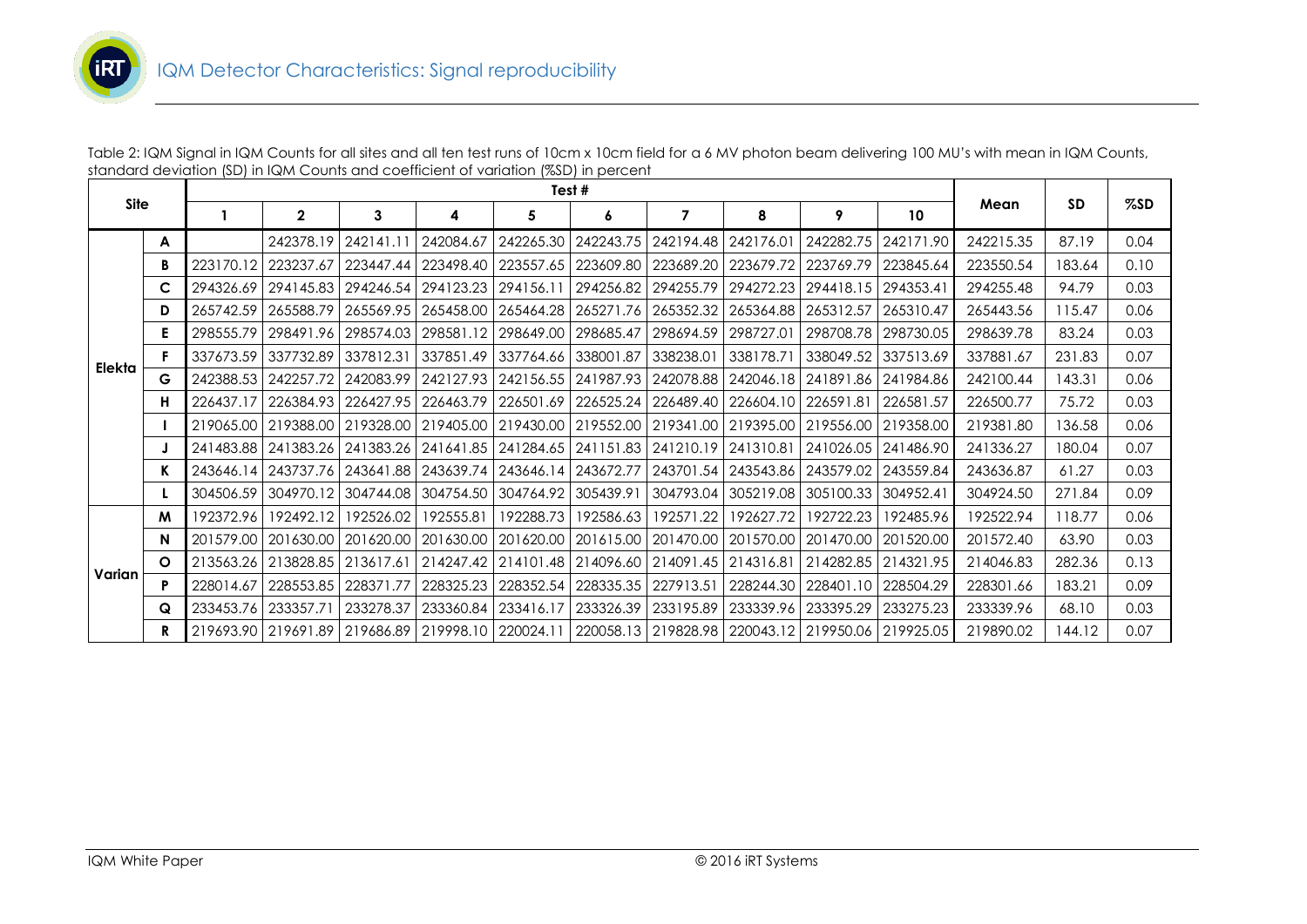



For further analysis the individual deviation from the average for every single test run was investigated. The same pass criteria as for the coefficient of variation (namely 0.50% or less) was applied for the deviation from mean. The results are listed in table 3 and shown in figure 2. The deviation from mean varies from 0.01% to 0.23% which indicates a small variation for the different test runs.

This is confirmed when taking a closer look at each individual signal in table 2. Within each site, test run results show minimal variation. This small variation is due to tolerances from the IQM (<+/- 0.50%) and slight Linac output variations.

| Table 3: Relative error from mean in percent for each site, for all ten runs of a 10cm x 10cm field for 6 MV |  |
|--------------------------------------------------------------------------------------------------------------|--|
| photon beam delivering 100 MU's                                                                              |  |

|             |   | Test#        |              |         |         |         |         |                |         |         |         |      |  |
|-------------|---|--------------|--------------|---------|---------|---------|---------|----------------|---------|---------|---------|------|--|
| <b>Site</b> |   | $\mathbf{1}$ | $\mathbf{2}$ | 3       | 4       | 5       | 6       | $\overline{7}$ | 8       | 9       | 10      | Mean |  |
|             | A |              | $-0.07$      | 0.03    | 0.05    | $-0.02$ | $-0.01$ | 0.01           | 0.02    | $-0.03$ | 0.02    | 0.03 |  |
|             | B | 0.17         | 0.14         | 0.05    | 0.02    | 0.00    | $-0.03$ | $-0.06$        | $-0.06$ | $-0.10$ | $-0.13$ | 0.08 |  |
|             | C | $-0.02$      | 0.04         | 0.00    | 0.04    | 0.03    | 0.00    | 0.00           | $-0.01$ | $-0.06$ | $-0.03$ | 0.02 |  |
|             | D | $-0.11$      | $-0.05$      | $-0.05$ | $-0.01$ | $-0.01$ | 0.06    | 0.03           | 0.03    | 0.05    | 0.05    | 0.05 |  |
|             | E | 0.03         | 0.05         | 0.02    | 0.02    | 0.00    | $-0.02$ | $-0.02$        | $-0.03$ | $-0.02$ | $-0.03$ | 0.02 |  |
|             | F | 0.08         | 0.02         | 0.00    | $-0.02$ | 0.12    | $-0.03$ | $-0.03$        | $-0.05$ | $-0.10$ | 0.02    | 0.05 |  |
| Elekta      | G | 0.06         | 0.04         | 0.02    | 0.01    | 0.03    | $-0.04$ | $-0.11$        | $-0.09$ | $-0.05$ | 0.11    | 0.06 |  |
|             | H | 0.00         | $-0.03$      | $-0.02$ | $-0.03$ | $-0.02$ | $-0.02$ | 0.05           | 0.00    | 0.05    | 0.03    | 0.03 |  |
|             |   | 0.13         | $-0.11$      | $-0.03$ | $-0.01$ | $-0.02$ | $-0.01$ | 0.17           | 0.03    | $-0.04$ | $-0.09$ | 0.06 |  |
|             | J | $-0.12$      | $-0.06$      | 0.01    | $-0.01$ | $-0.02$ | 0.05    | 0.01           | 0.02    | 0.09    | 0.05    | 0.04 |  |
|             | K | 0.03         | 0.05         | 0.03    | 0.02    | 0.00    | $-0.01$ | 0.01           | $-0.05$ | $-0.04$ | $-0.04$ | 0.03 |  |
|             | L | 0.14         | 0.00         | 0.02    | $-0.01$ | $-0.02$ | $-0.08$ | 0.02           | $-0.01$ | $-0.08$ | 0.01    | 0.04 |  |
|             | M | $-0.05$      | $-0.01$      | 0.03    | $-0.01$ | $-0.03$ | 0.01    | 0.06           | 0.00    | $-0.02$ | 0.03    | 0.02 |  |
|             | N | $-0.06$      | $-0.02$      | $-0.02$ | $-0.13$ | 0.02    | 0.08    | 0.05           | 0.01    | 0.13    | $-0.06$ | 0.06 |  |
|             | O | 0.23         | 0.10         | 0.20    | $-0.09$ | $-0.03$ | $-0.02$ | $-0.02$        | $-0.13$ | $-0.11$ | $-0.13$ | 0.11 |  |
| Varian      | P | 0.00         | $-0.04$      | 0.00    | 0.00    | 0.00    | $-0.01$ | $-0.03$        | 0.04    | 0.02    | 0.03    | 0.02 |  |
|             | Q | 0.09         | 0.09         | 0.09    | $-0.05$ | $-0.06$ | $-0.08$ | 0.03           | $-0.07$ | $-0.03$ | $-0.02$ | 0.06 |  |
|             | R | 0.14         | $-0.01$      | 0.06    | 0.06    | 0.05    | $-0.17$ | 0.04           | $-0.10$ | $-0.06$ | $-0.01$ | 0.07 |  |

## Conclusion:

Every IQM installed at each RT department passed the criteria for reproducibility, with a coefficient of variation under 0.50%. The results indicate a high reproducibility with low variation within all 10 test runs for each of the IQM systems installed.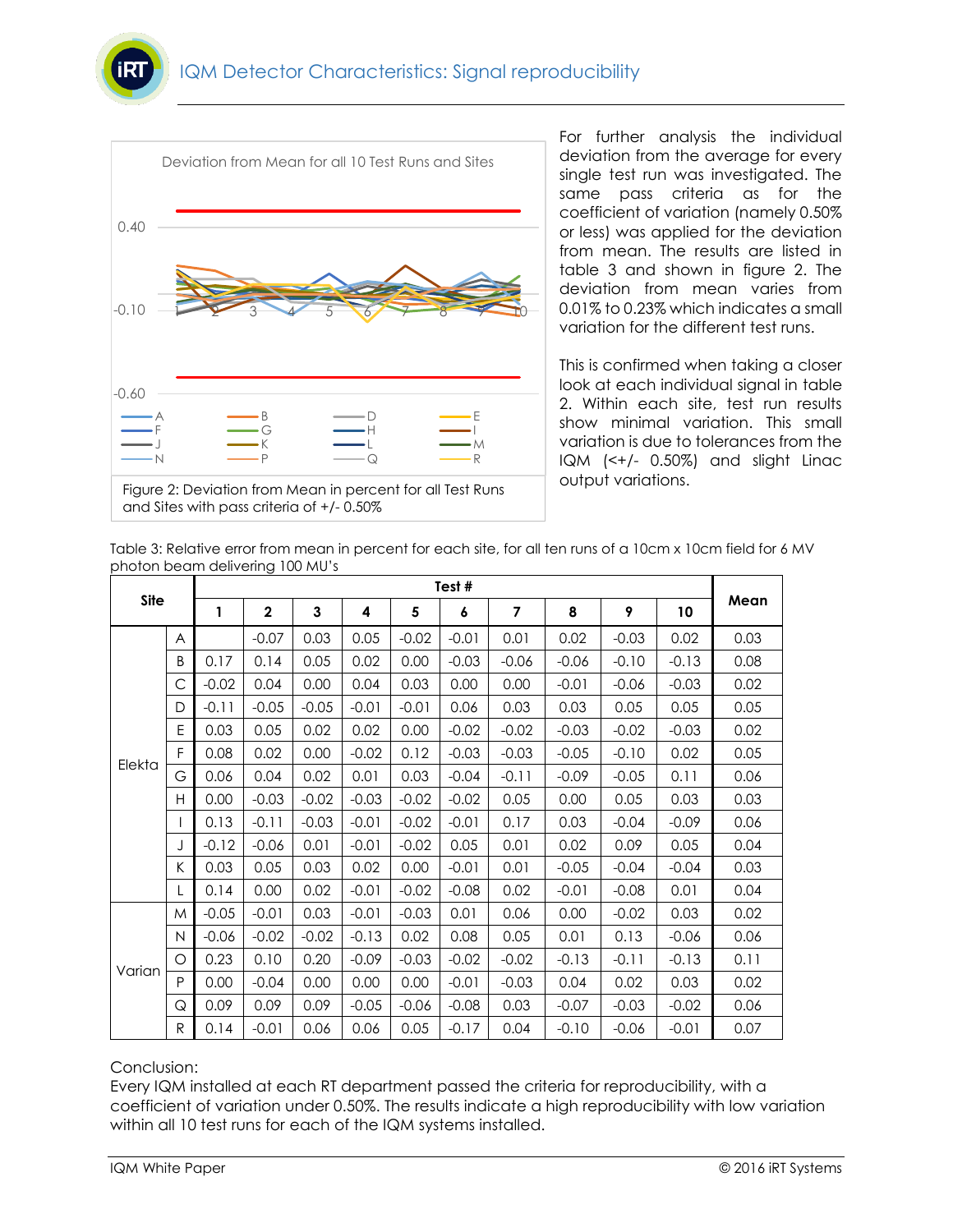## Signal reproducibility (long-term)

Once the IQM system was successfully installed on site, ten of the research partners were asked to perform another signal reproducibility test over a longer period of time. This test verifies the

detector's capability to measure the same signal when the same beam is repeated multiple times over a longer period. The sub-group of 10 beta test sites ran six different fields for a 6MV photon beam delivering 100 MU's. The fields used are a centered 10cm x 10cm field and five 4cm x 4cm fields (defined by MLC and Jaws). The distribution of the segment openings is shown in figure 3. The fields were chosen to ensure the reproducibility of the signal for different field sizes and positions. Passing criteria for the test was that the variation of the measured signal for every beam segment be 1.00% or less.

The research partners were asked to repeat the test on different days over a time period of multiple weeks. 10 beta test sites measured the fields on average 16.3 (2 – 59) times on 6.4 (1 – 19) different days. The test results are listed in table 4 and diagrammed in figure 4.



Figure 3: Distribution and position of segment openings

| <u>rapie 4. Coemcient of valiation for a lest lielas at all to participating sites</u> |      |              |      |      |      |      |      |  |
|----------------------------------------------------------------------------------------|------|--------------|------|------|------|------|------|--|
| <b>Site</b>                                                                            |      | $\mathbf{2}$ | 3    | 4    | 5    | 6    | Mean |  |
| A                                                                                      | 0.46 | 0.39         | 0.36 | 0.25 | 0.32 | 0.35 | 0.36 |  |
| В                                                                                      | 0.10 | 0.31         | 0.72 | 0.39 | 0.26 | 0.96 | 0.45 |  |
| D                                                                                      | 0.75 | 0.56         | 0.77 | 0.62 | 0.70 | 0.93 | 0.72 |  |
| F                                                                                      | 0.82 | 0.73         | 0.97 | 0.91 | 0.95 | 0.97 | 0.89 |  |
| G                                                                                      | 0.99 | 0.98         | 0.89 | 0.95 | 0.96 | 0.96 | 0.96 |  |
| Н                                                                                      | 0.30 | 0.02         | 0.10 | 0.20 | 0.12 | 0.08 | 0.13 |  |
|                                                                                        | 0.43 | 0.37         | 0.48 | 0.42 | 0.43 | 0.44 | 0.43 |  |
| K                                                                                      | 0.43 | 0.11         | 0.44 | 0.01 | 0.01 | 0.64 | 0.27 |  |
|                                                                                        | 0.95 | 0.79         | 0.53 | 0.67 | 0.91 | 0.94 | 0.80 |  |
| M                                                                                      | 0.83 | 0.55         | 0.65 | 0.73 | 0.24 | 0.34 | 0.56 |  |

|  | Table 4: Coefficient of variation for 6 test fields at all 10 participating sites |
|--|-----------------------------------------------------------------------------------|
|  |                                                                                   |